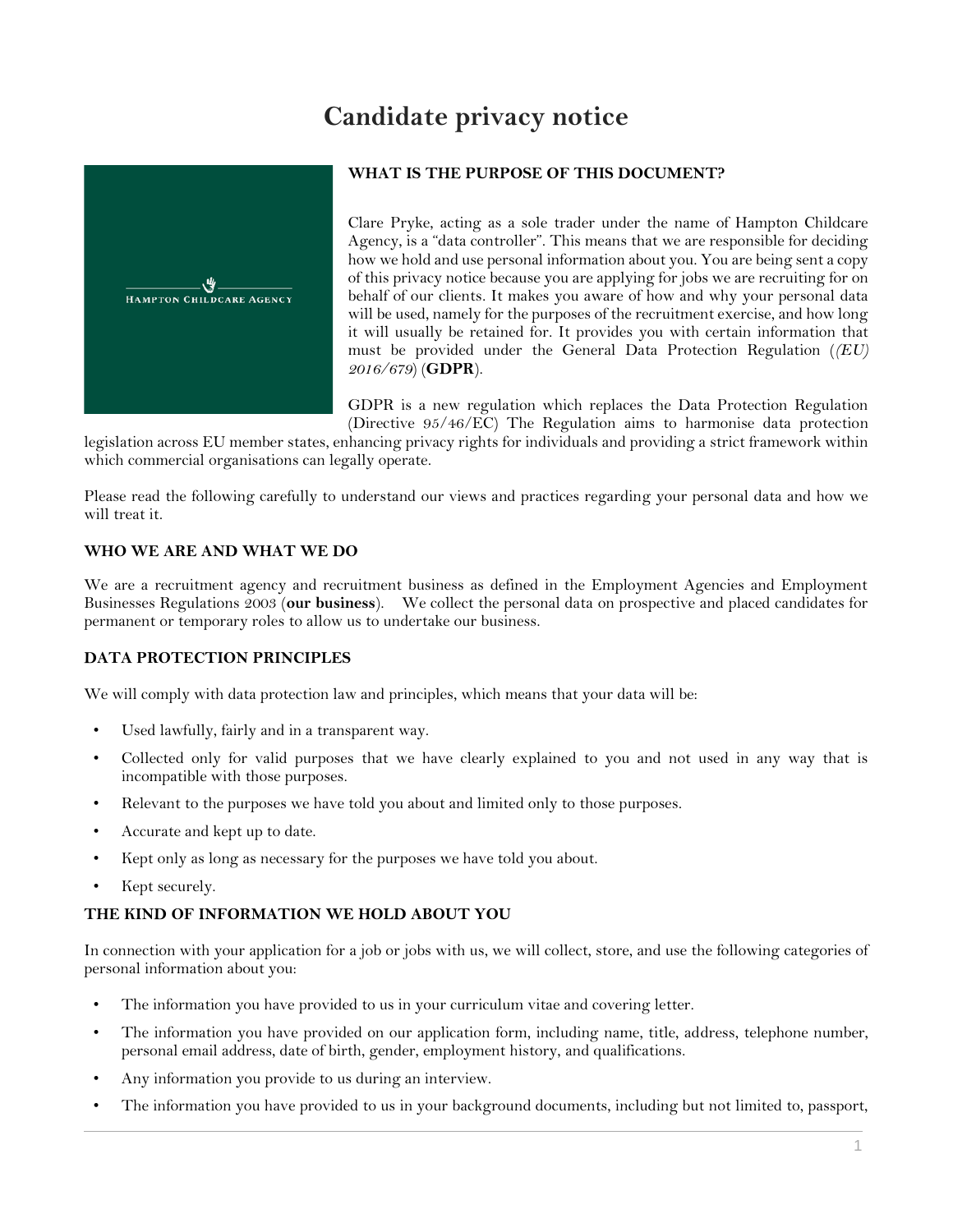driving licence, first aid certificate, right to work visa etc.

• Information provided to us about you as a result of collecting and reviewing references.

We may also collect, store and use the following "special categories" of more sensitive personal information:

- Information about your race or ethnicity, religious beliefs, sexual orientation and political opinions.
- Information about your health, including any medical condition, health and sickness records.
- Information about criminal convictions and offences.

We will only process the above personal information in order to assess your working capacity and to protect your interests. We will not disclose such information to any third party unless you expressly confirm we are able to. All such information shall be kept strictly confidential.

## **HOW IS YOUR PERSONAL INFORMATION COLLECTED?**

We collect personal information about candidates from the following sources:

- You, the candidate.
- Disclosure and Barring Service in respect of criminal convictions.
- Your named referees, from whom we collect the following categories of data: details of previous employment, conduct, health and sickness records. You will need to tell us that you have their authority for us to contact them before we collect any such information from them.

## **HOW WE WILL USE INFORMATION ABOUT YOU**

We will use the personal information we collect about you to:

- Assess your skills, qualifications, and suitability for the any positions we currently have available and may be of interest to you.
- Carry out background and reference checks, where applicable.
- Communicate with you about the recruitment process.
- Communicate with potential employers looking to hire candidates such as you
- Keep records related to our hiring processes.
- Comply with legal or regulatory requirements.

It is in our legitimate interests to decide whether to put you forward for a role, which we will discuss fully with you before submitting your details to a potential employer looking to appoint someone to a particular role.

#### **If you fail to provide personal information**

If you fail to provide information when requested, which is necessary for us to consider your application (such as evidence of qualifications or work history), we will not be able to process your application successfully. For example, if we require a DBS check or references for this role and you fail to provide us with relevant details, we will not be able to take your application further.

#### **HOW WE USE PARTICULARLY SENSITIVE PERSONAL INFORMATION**

We will use your particularly sensitive personal information in the following ways: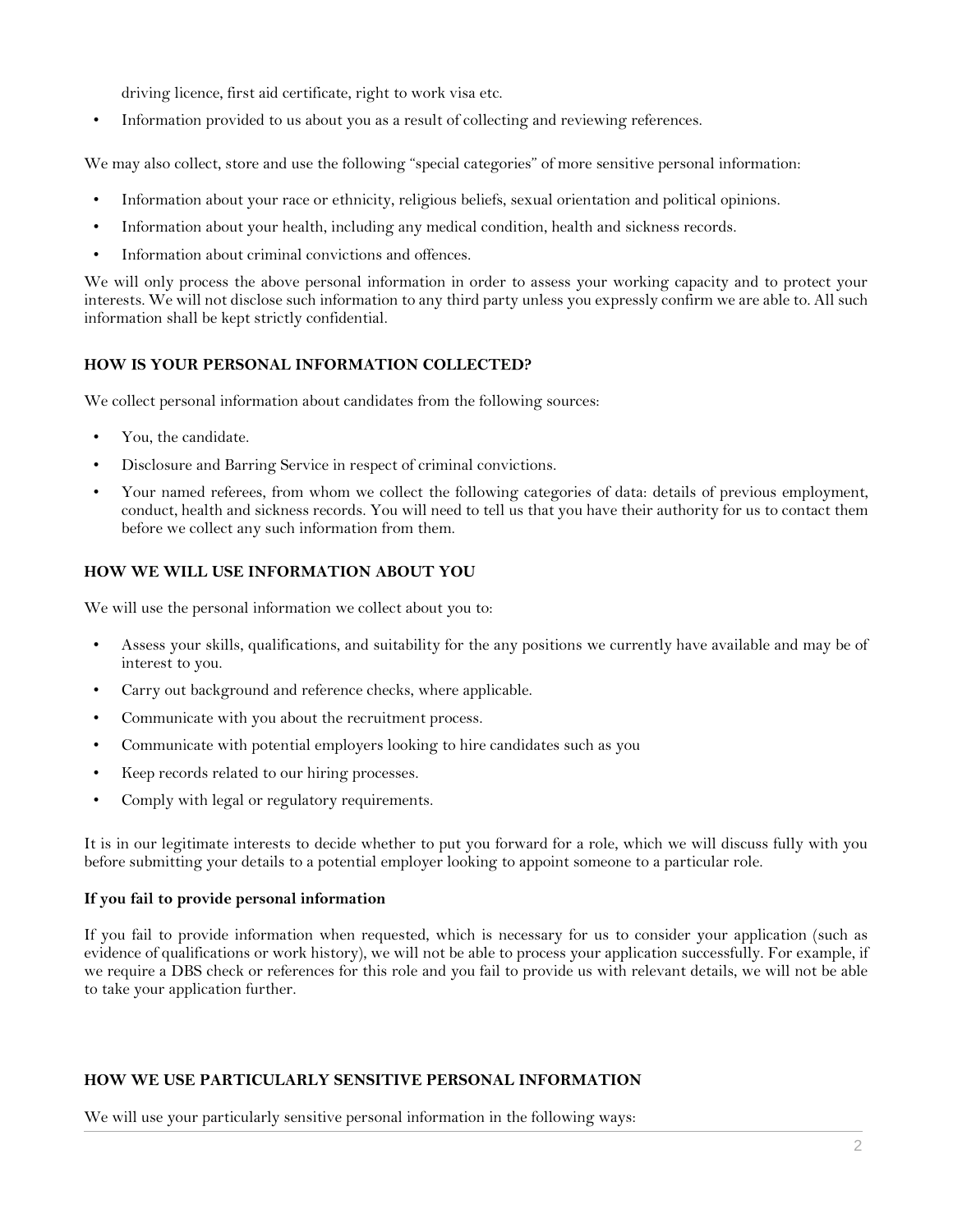- We will use information about your disability status to consider whether we need to provide appropriate adjustments during the recruitment process, for example whether adjustments need to be made during the interview as well as during employment.
- We will use information about your race or national or ethnic origin, religious, philosophical or moral beliefs, or your sexual life or sexual orientation, to ensure meaningful equal opportunity monitoring and reporting.

## **INFORMATION ABOUT CRIMINAL CONVICTIONS**

We envisage that we will process information about criminal convictions.

If an employer wishes to offer you a role, we will collect information about your criminal convictions (conditional on checks and any other conditions, such as references, being satisfactory). We are required to carry out a criminal records check in order to satisfy ourselves that there is nothing in your criminal convictions history which makes you unsuitable for the role. In particular:

- The role of a nanny is one which is listed on the Rehabilitation of Offenders Act 1974 (Exceptions) Order 1975 (*SI 1975/1023*) and is also specified in the Police Act 1997 (Criminal Records) Regulations (*SI 2002/233*)] so is eligible for an enhanced check from the Disclosure and Barring Service.
- The role of a nanny requires a high degree of trust and integrity since it involves dealing with children and so we would like to ask you to seek a basic disclosure of your criminal records history.

#### **AUTOMATED DECISION-MAKING**

You will not be subject to decisions that will have a significant impact on you based solely on automated decisionmaking.

#### **DATA SHARING**

## **Why might you share my personal information with third parties?**

We will share your information to potential employers for the purpose of securing you a job as set out in our terms of representation.

We will only share your personal information with the following third parties for the purposes of processing your application: Disclosure and Barring Service, job boards, partner agencies, regulatory authorities and any other body as required by law. All our third-party service providers and other entities in the group are required to take appropriate security measures to protect your personal information in line with our policies. We do not allow our third-party service providers to use your personal data for their own purposes. We only permit them to process your personal data for specified purposes and in accordance with our instructions.

## **DATA SECURITY**

We have put in place appropriate security measures to prevent your personal information from being accidentally lost, used or accessed in an unauthorised way, altered or disclosed. In addition, we limit access to your personal information to those employees, agents, contractors and other third parties who have a business need-to-know. They will only process your personal information on our instructions, and they are subject to a duty of confidentiality.

We have put in place procedures to deal with any suspected data security breach and will notify you and any applicable regulator of a suspected breach where we are legally required to do so.

#### **DATA RETENTION**

#### **How long will you use my information for?**